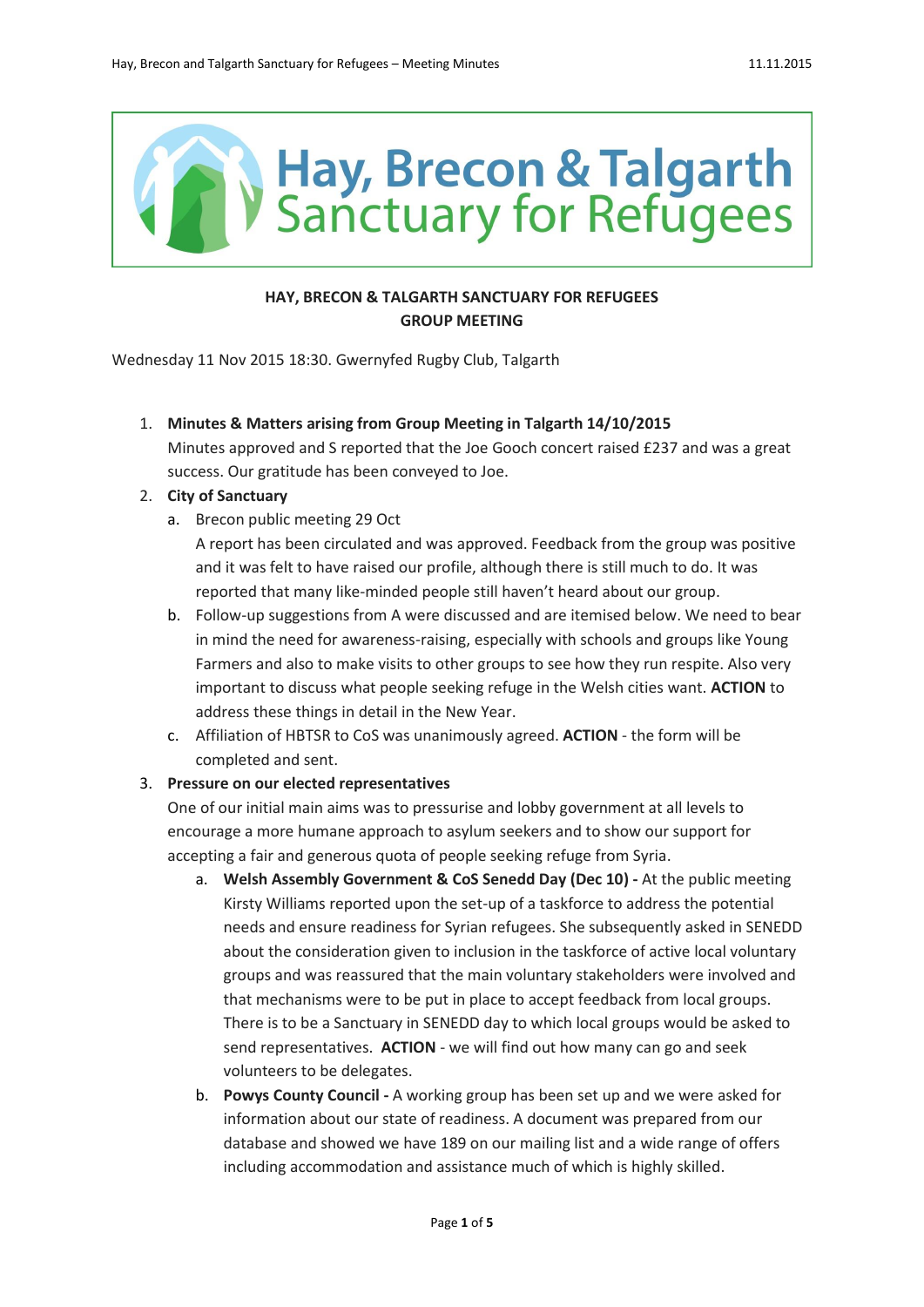- c. **Delegation to meet Chris Davies MP** The planned meeting of a small delegation including church representatives for tomorrow has been postponed by Mr Davies. **ACTION** - we await a further date.
- d. **CoS parliamentary meeting/lobby 1st December -** We can send 2 members to this. A and S were proposed. Mr Davies has had at least 2 invitations sent from the group **ACTION -** inform COS of delegates.
- e. It was suggested that we should seek representation or at least discuss with both the Health Board and the National Parks about our group. MOSAIC was mentioned as a group that might be useful to work with. **ACTION** - DM agreed to open discussions with the National Park and will give us details of the person to contact. One of our supporters SJ will give more information about MOSAIC

#### 4. **Material goods**

We had initially agreed to avoid collecting material goods as this requires time, energy, storage and transport and may not be what is needed and we have encouraged the donation of money to charities working in Europe and the refugee camps. However it was felt that material goods to be donated nearer to home might now be appropriate especially if a clear list of what was needed was given.

a. **Refugee 'welcome' packs** have been requested by Swansea COS to be made up of pots and pans, cutlery etc. for people who are allocated housing. They would like about 5 initially. **ACTION** - S agreed to coordinate these packs and will send out a request to the whole group with details of what is needed and where to take it when this is clear. [Note: since the meeting we have had offers to use the Guildhall for collection and storage and also Kirsty Williams' constituency office. ]

b. **Clothing, baby clothes, etc. SWARM appeals**

(SWARM [Swansea Bay Refugee Matters] this group is an email network who can post emails around a group highlighting needs and people can offer help. To be on this email list write to [t.cheesman@swansea.ac.uk\)](mailto:t.cheesman@swansea.ac.uk). If people collect the appropriate items it is likely that transport can be arranged by our group but we are aware that storage in Swansea is a problem. **ACTION -** continue to monitor the requests and pass on relevant ones within our group.

We will need a group to coordinate donations and transport as goods come in so expect emails seeking volunteers!

c. **Toys, etc., for Christmas**. We have been told that the Swansea Bay Asylum Seekers Support Group are planning a Christmas party and may be grateful for presents for up to 100 children. **ACTION** - M agreed to oversee the toy donations as she already had several bags of suitable toys

#### 5. **Donations**

The treasurer reported that he is still in the process of opening a bank account but that we have £700 thanks to collections on stalls, book sales, CD sales and Joe Gooch's concert.

- a. **Regular pledges/donations to CoS -** It was agreed that we would make a donation of £100 to COS to help with running costs.
- b. **Donations to Swansea** it was agreed that we would make a donation to Swansea COS of £200 - possibly to Share Tawe. **ACTION** - We will check charitable status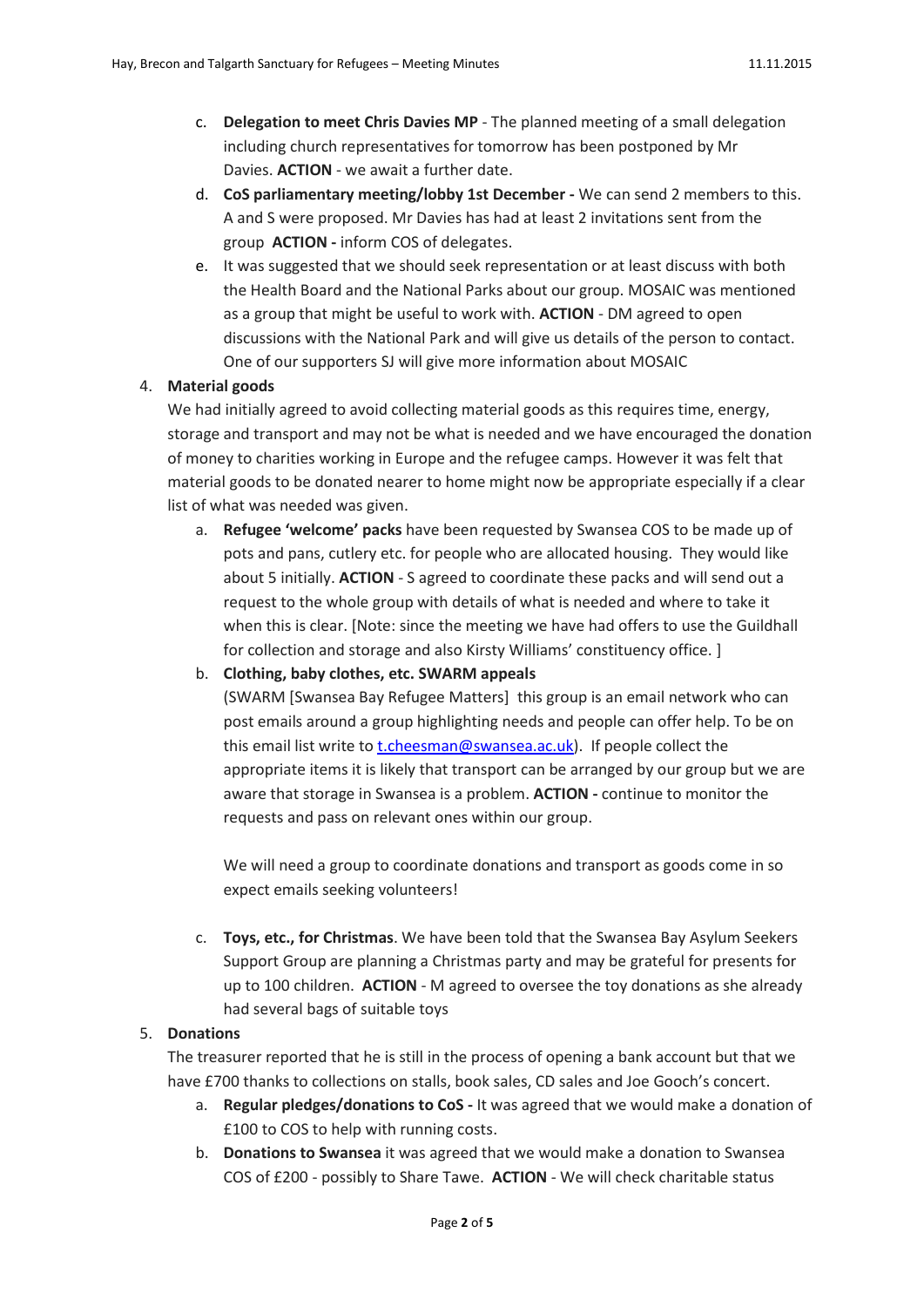and at the request of members give details of how to set up regular donations should they wish. If the group has Charitable status then gift aid and tax can be claimed by the donor and the recipient. *Since the meeting checks show SHARE Tawe is a partnership project whose funds are held by Swansea Bay Asylum Seekers Support Group, which is a charity, so Gift Aid can be claimed. Email Share.tawe@gmail.com for more details or visit <https://swansea.cityofsanctuary.org/share-tawe>*

c. It was agreed that we would continue to review our own non-charitable status but that at present we did not wish to hold much money and would channel money to organisations helping refugees now.

## 6. **Christmas**

- a. **HBTSR presence in Christmas fairs & events - I**t was agreed that we would help with a stall at the Hay lights 26/11 and Christmas fair 12/12 [ teas and cakes] in Hay, consider if we could do something in Talgarth and Brecon 27th and 4th [ Amnesty Christmas cards signing] as well. **ACTION** We will sell the books and CDs and provide information, pledge sheets and possibly refugee welcome signs. We can have the shopping list of items needed in Swansea on stalls and local drop off points. Check possible dates for Talgarth. Will need volunteers to man the stalls so expect email request!
- b. **CoS in Guardian Christmas appeal** A kindly let us know that COS has been selected as one of 6 charities for this year's appeal and wondered if there were any good stories about how COS has helped or about good grass root support for refugees. **ACTION** - This to be considered. If anyone has a good story about how COS has helped us/people in need of refuge, please let us know before end of next week.
- c. **HBTSR local appeal** it was agreed that we wouldn't appeal for money ourselves but would collect for other refugee charities on our stalls. **Action -** Collection bucket at each stall.

## d. **Children's party or other pre-Xmas respite sanctuary event**

We may be able to help with events being organised in Swansea or Cardiff and there may be opportunity to invite families from the cities to, for example, come for a meal and a pantomime. **ACTION -** await the results of L's fact finding trips

## 7. **Respite sanctuary**

- a. The need to check if we need DBS checks for people involved although the general consensus was that if we were helping accompanied children, this was not required. **ACTION** - S agreed to check.
- b. L and C are going to visit several groups in Swansea over the next week to consider how we can best help them and will report back to us. **ACTION** - await report
- c. Planning our first respite day outing. **ACTION** agreed to do this after Christmas.
- d. Activities to be further discussed but the National Park may be able to help. **ACTION -** D will give us a contact
- e. Planning group. To be agreed and there may be a need for a training, awareness briefing session. **ACTION** - consider further at next meeting. R reported that there were Syrians living in Brecon and he would try to contact them to see if they would be interested in joining us.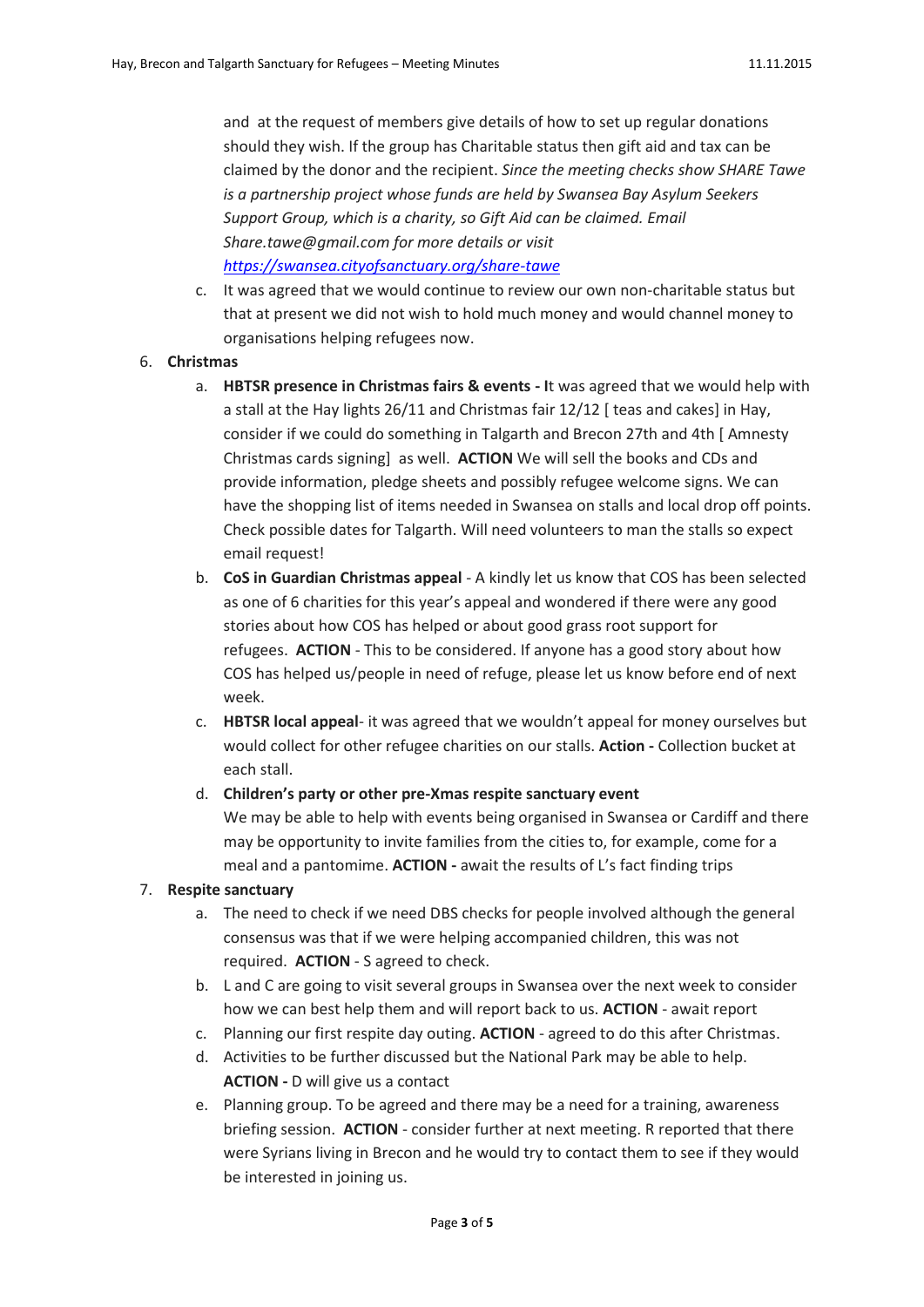#### 8. **Group Business**

- a. M reported that our deputy Chair was unhappy with aspects of how we were working and that there were some teething problems as might be expected from a new group of people who were mainly strangers trying to work together over a dispersed area for an emotive cause. He suggested that we might try to have an away day type meeting in the New Year to discuss aspects of the organisation and work out how we best utilise and capture the considerable talents of our many members. **ACTION -** consider further at next meeting.
- b. **Response to Nada's appea**l for immediate accommodation offers. Several group members have sent their offers to Nada, a doctor in Swansea, who asked if we could help her to put pressure onto Swansea council to accept Syrian refugees more quickly by demonstrating readiness and accommodation. No need for further action at present.
- c. It was noted that we might be able to help the destitute asylum seekers by offering accommodation to them especially as some of these may be families. **ACTION**  write again to SHARE TAWE to see if this is feasible.
- d. (**CoS) Website.** We now have a site on the City of Sanctuary Website **ACTION** J has agreed to work on this with others. We hope to have our news, minutes [minus names] and forms available for people to see there and to link these to information also on Facebook and Twitter.
- e. **Twitter & Facebook**. We have 90+ Facebook group members and 42 Twitter followers so far
- f. **New banners**. The banners were on show and gratitude was expressed to the members who funded them as well as to N and C who designed them. **ACTION** - The Brecon Banner is to be stored with P and A, the Hay one with S and the Talgarth one with A and L.
- g. **Brochure & petition [s]** it was agreed to continue to use our pledge form. **ACTION** all our leaflets and pledge forms will be on our webpage so they are available for download.
- h. **RefuTea**s- this idea of the Refugee Council was discussed and their debunking myths booklet distributed. **ACTION** - This fundraising idea will be considered further next meeting. Individual members may like to consider holding a small tea party, discussing refugee issues and sending some money to the refugee council [http://www.welshrefugeecouncil.org](http://www.welshrefugeecouncil.org/)
- i. **Table stalls** agreed we would have a presence at the Christmas events as above
- j. **Sale of donated CDs and books** Eugene was thanked for his generosity in donating some of the proceeds of his book sales and H was asked to thank her friend Richard Worthing Davies for donating the entire price of the CDs that he made in memory of his son.
- **9. A.O.B.**

None

## 10. **Date & venue of next meeting**

Agreed that we would try to hold our next meeting during the day so that some of those unable to attend evening meetings could be present. 6 of the attendees at the present